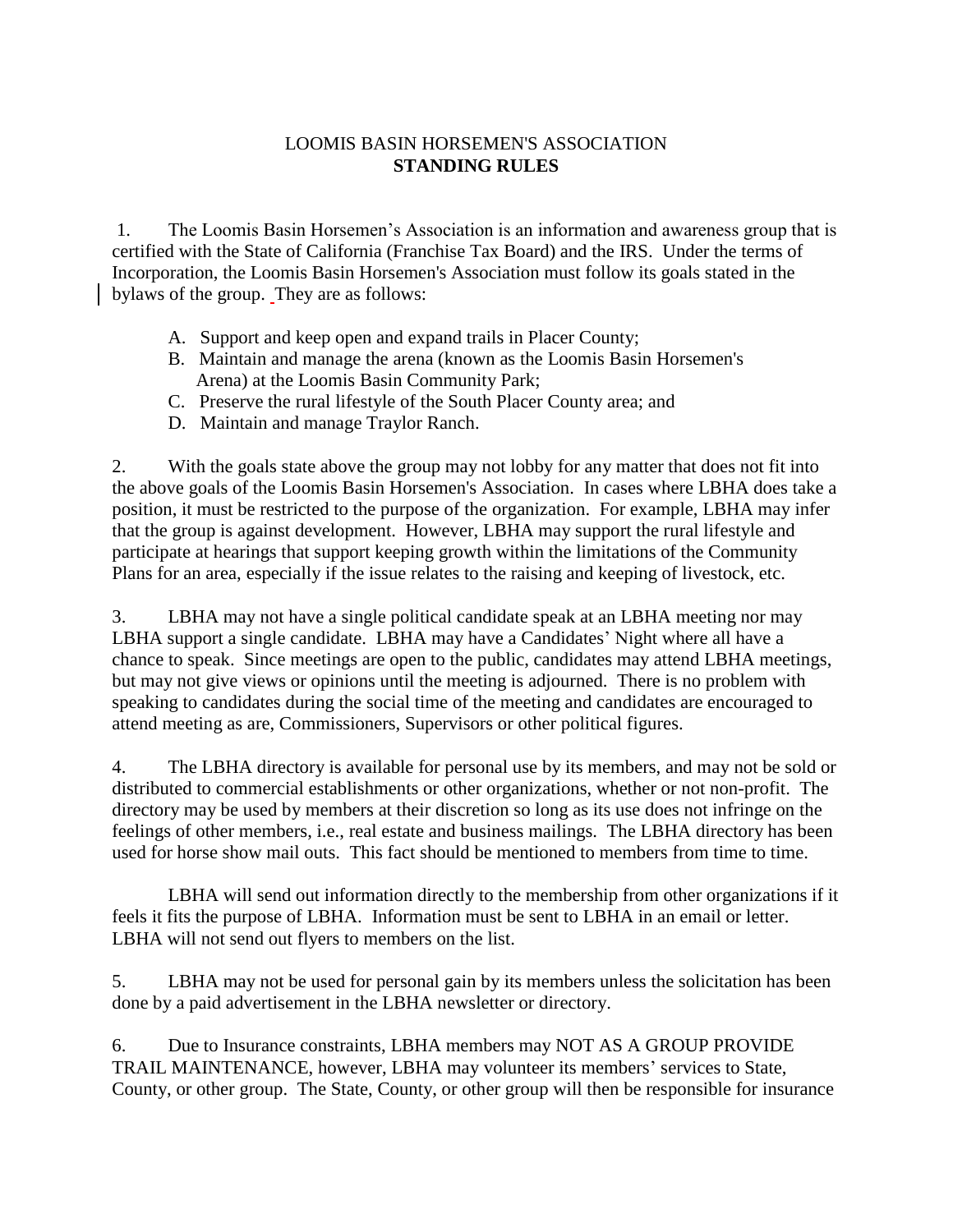of members who volunteer to do trail or other work. An example would be California Trail Days. LBHA may sign up to work a particular trail with State Parks taking care of the insurance coverage of LBHA workers. The same is true if LBHA were to volunteer a group to work for the Robie Foundation or to clear trails for Placer County Parks. All members must sign an insurance liability waiver before participating in any LBHA event.

7. LBHA, Placer County Officials (Planning Department, Parks Department, Planning Commission and Board of Supervisors) and California State Parks have enjoyed a very good relationship over the past years. This relationship must continue if the organization is to continue its good reputation among officials and horsemen. LBHA is known for doing its "HOMEWORK" before attending meetings with officials or hearings of the Board of Supervisors and Planning Commission. We were given a great compliment during the Sterling Pointe problem. LBHA visited and spoke with ALL Supervisors and Commissioners and were told we were the only group other than DEVELOPERS to do so. The Supervisors and Commissioners wished more groups were as prepared as ours.

8. The following is LBHA's position on multi-use trails and trails in general. Multi-use trails within rural Placer County are very important and the possibility of the loss of any small section of a trail is a big loss to the system. Trails are found in the general plans for many of the rural Placer County areas, including local Community plans. It is the desire of the people within these general plans to have trails and multi-use trails especially as development and traffic increase. Multi-use trails will provide a safe place for non-motorized travel within the rural areas. You may consider them the sidewalks of the County.

LBHA feels that the concept of multi-use trails is not fully understood by developers. Multi-use trails do not have to be the cause for extensive grading and removal of trees or rock outcroppings. Multi-use trails can be a narrow easement with a meandering trail through trees and rocks. They do not have to be a straight line down an easement. All that is necessary is that they be separated from the roadways for safety. An unmarked pathway within the shoulder of the roadway is not considered safe for walkers, bikers or equestrians. Only where there is a danger to horse and rider should trails become a single use trail. For example in areas that are very narrow, or with drop offs, it would be dangerous for a trail in that area to be multi-use. In these situations, trails could be split making a multi-use (pedestrian/hiking trail) and a second for horses only. With this in mind it is hoped that the developers will reconsider their requests to abandon the requirement for a multi-use trail.

9. All LBHA members are encouraged to attend meeting and hearings involving trail and rural issues. They may say they are a member of LBHA and give their personal opinions. However, if a member is there to give an opinion in the name of LBHA, it must be cleared by the Board of Directors beforehand.